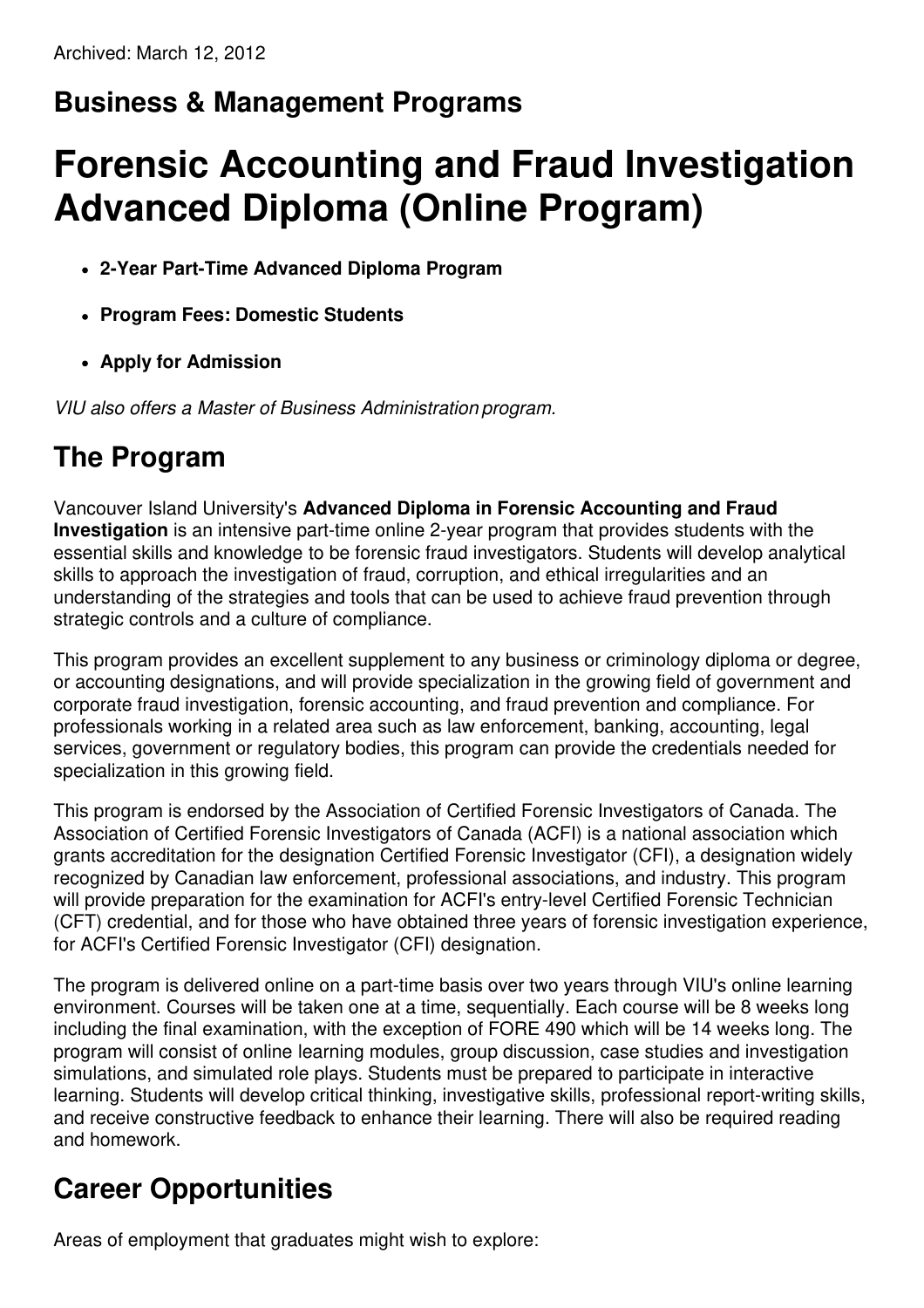- Corporate fraud investigations
- Corporate fraud prevention training and consultation
- Forensic accounting
- Economic loss quantification and valuations
- Law enforcement criminal investigations
- Computer investigations
- Business financial integrity units, internal audit and security divisions
- Banking security, investigations and compliance
- Federal, provincial and municipal government taxation, compliance and security
- Regulatory bodies and bankruptcy investigations

### **Admission Requirements**

- General admission requirements apply.
- Completion of a university, college degree, or diploma in a related business area (such as accounting, commerce, management, business administration or criminology), or completion of the requirements for a professional accounting designation (such as CA, CGA, CMA). Students with third-year standing in related fields, such a business and criminology, will also be considered.
- Thorough understanding of accounting fundamentals as evidenced by having attained at least "C+" in a college or university level financial accounting course such as VIU's ACCT 100 - (Financial Accounting I).
- Possession of Faculty of Management's required Computer Competencies.
- International students are required to meet VIU's English Language requirements and must have completed VIU's English Language program, or have already achieved a minimum TOEFL 550, TOEFL Computer Based Test (CBT) 213, TOEFL iBT 80 with no section lower than 19, IELTS 6.0, CAEL 60, Cambridge Certificate of Proficiency in English (min. "B"), Cambridge Certificate of Advanced English (min. "B").

#### **Recommendations for Admission**

- Academic or applied experience in criminology, accounting, law, or investigations is advantageous.
- Academic or applied experience in word processing and spreadsheets.

#### **Notes on Admission**

- Preference will be given to candidates with experience in a related field.
- Students who meet or exceed the minimum admission requirements may not necessarily be admitted to the program.

## **Start Date and Application Deadline**

The program starts in September, and applications for admission are accepted anytime up to June 30. Applications received after June 30 are considered late and will be processed as space permits.

### **Graduation Requirements**

Students must maintain a GPA of 2.33 (C+") in order to qualify for graduation.

# **Program Outline**